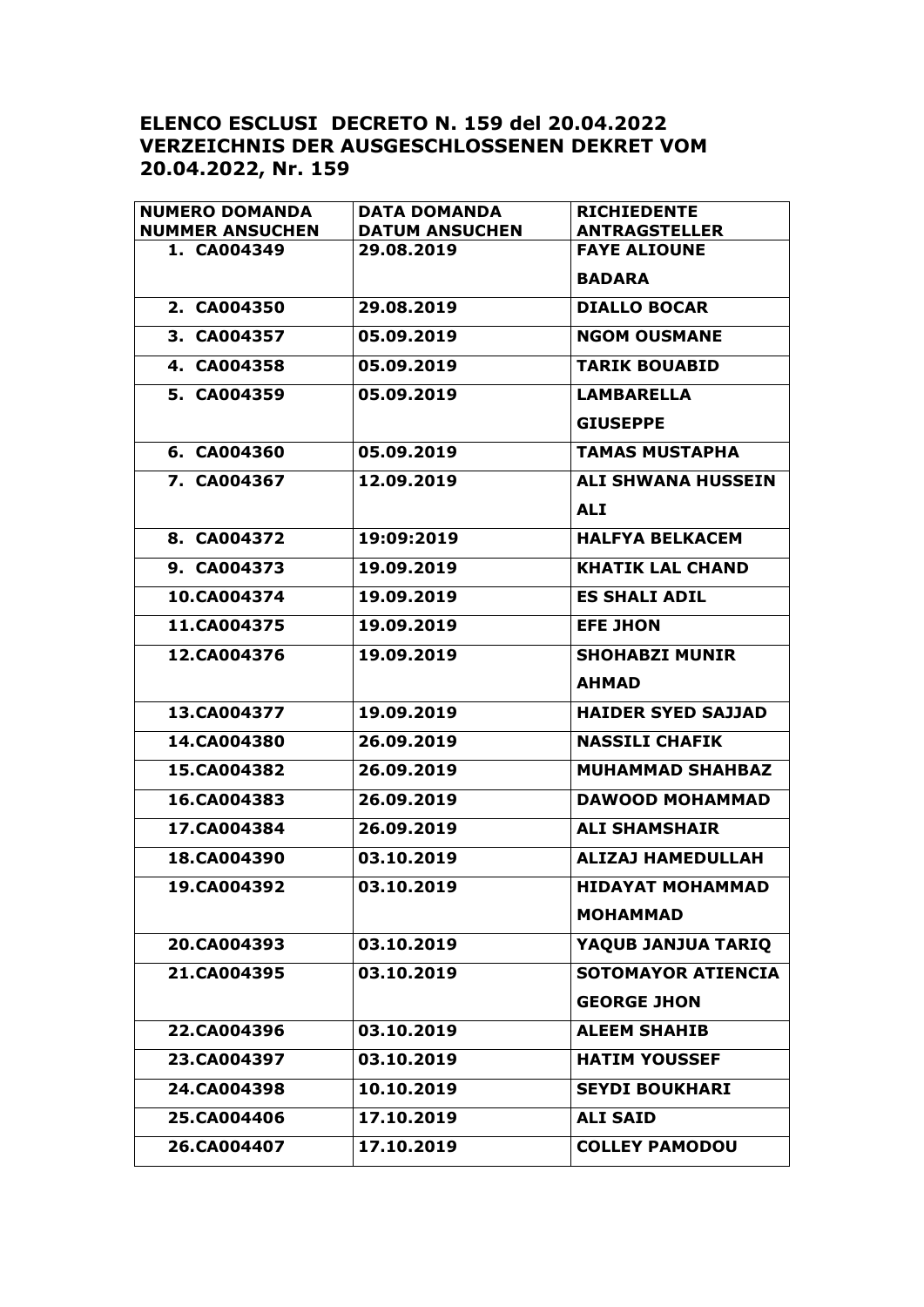| 27.CA004408 | 17.10.2019 | <b>TRAORE MOUSSA</b>       |
|-------------|------------|----------------------------|
| 28.CA004409 | 17.10.2019 | <b>MAHMOOD NASIR</b>       |
| 29.CA004410 | 17.10.2019 | <b>AKHTAR WAHEED</b>       |
| 30.CA004411 | 17.10.2019 | <b>AKHTAR ZAID</b>         |
| 31.CA004415 | 24.10.2019 | <b>EL OUAFY KHALID</b>     |
| 32.CA004416 | 24.10.2019 | <b>MUNIR SHAHID</b>        |
| 33.CA004417 | 24.10.2019 | <b>BAGHAY MOSTAFA</b>      |
| 34.CA004419 | 24.10.2019 | <b>IBRAHIM SEDEQ</b>       |
|             |            | <b>SALEM BRAHIM</b>        |
| 35.CA004420 | 24.10.2019 | <b>ZECCAGNO MARCO</b>      |
| 36.CA004425 | 31.10.2019 | <b>DIARRASSOUBA</b>        |
|             |            | <b>HAMED</b>               |
| 37.CA004426 | 31.10.2019 | <b>ABBAS GHULAM</b>        |
| 38.CA004428 | 31.10.2019 | <b>FAROOQ IQBAL</b>        |
| 39.CA004429 | 31.10.2019 | <b>NAQASH MAJEED</b>       |
| 40.CA004430 | 31.10.2019 | <b>EMDADIAN SINA</b>       |
| 41.CA004431 | 31.10.2019 | <b>HAMEFARAJ AWDER</b>     |
| 42.CA004440 | 07.11.2019 | <b>ABDALLA MOHAMMED</b>    |
|             |            | <b>FALAH</b>               |
| 43.CA004445 | 14.11.2019 | <b>DIAL MBAYE</b>          |
| 44.CA004447 | 14.11.2019 | <b>HUSSEN BAPIR</b>        |
|             |            | <b>KURSHID</b>             |
| 45.CA004450 | 21.11.2019 | <b>FORMISANI ENNIO</b>     |
| 46.CA004452 | 21.11.2019 | <b>JAAFAR JILALI</b>       |
| 47.CA004472 | 28.11.2019 | <b>AHAMED FIROZ</b>        |
| 48.CA004473 | 28.11.2019 | <b>HOSSAIN EMRAN</b>       |
| 49.CA004474 | 28.11.2019 | <b>MONTRESOR MASSIMO</b>   |
| 50.CA004475 | 28.11.2019 | <b>YARI VAHAB</b>          |
| 51.CA004476 | 28.11.2019 | <b>MULGECI BESMIR</b>      |
| 52.CA004478 | 28.11.2019 | <b>AHMAD AZIZ</b>          |
| 53.CA004441 | 30.10.2019 | <b>DEMBA AWA</b>           |
| 54.CA004446 | 14.11.2019 | <b>WABERI ISSE HUSSEIN</b> |
| 55.CA004456 | 05.12.2019 | NIRINDRAHARIKIADY          |
| 56.CA004457 | 05.12.2019 | <b>HUSSAIN TANVEER</b>     |
| 57.CA004458 | 05.12.2019 | <b>BOUHSSINE ABDELALI</b>  |
| 58.CA004466 | 02.01.2020 | <b>JIMENEZ CHIMBORAZO</b>  |
|             |            | <b>HECTOR GUSTAVO</b>      |